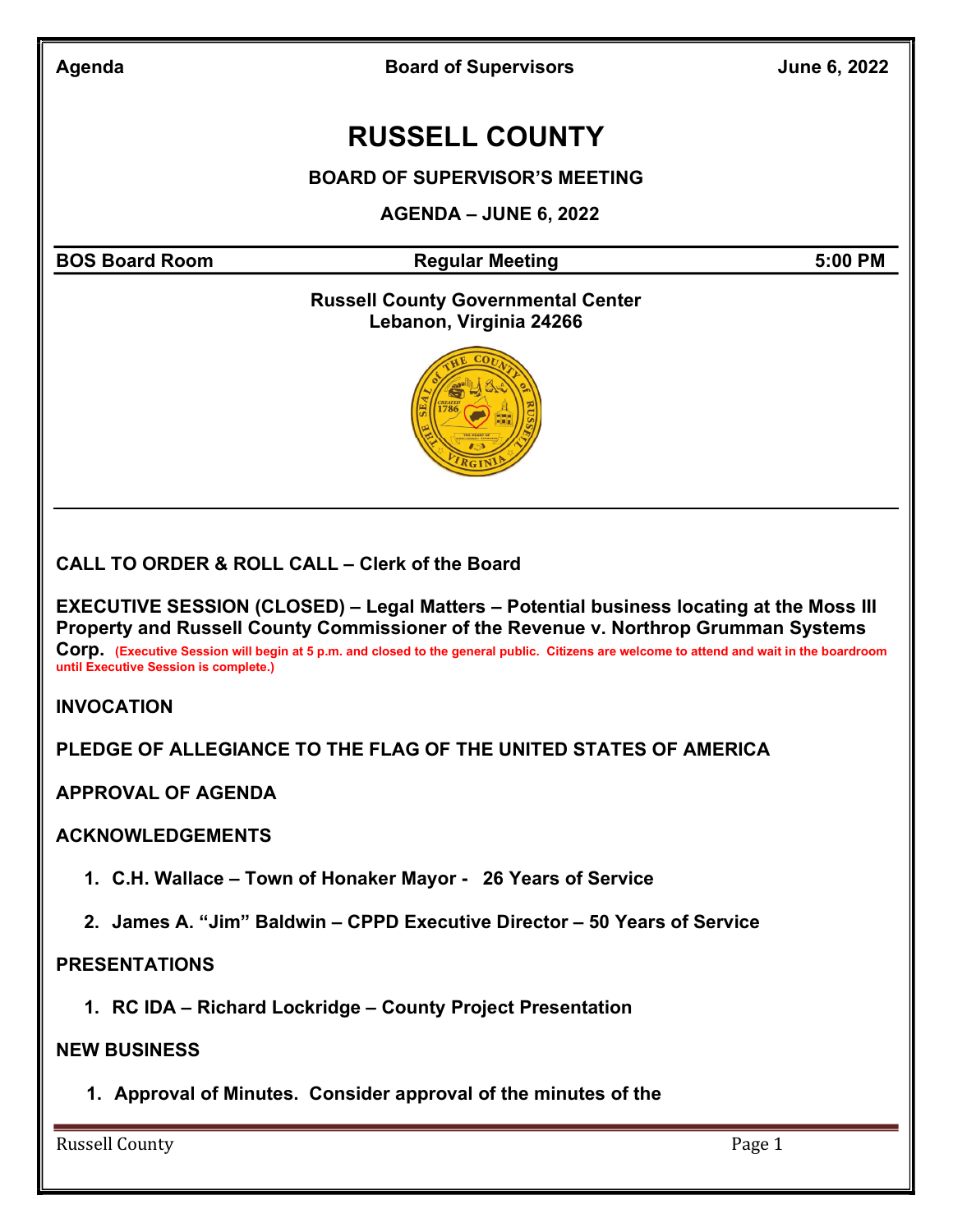| Agenda                                                                  |                                                                                                                                                       |  | <b>Board of Supervisors</b>                                                | June 6, 2022 |  |
|-------------------------------------------------------------------------|-------------------------------------------------------------------------------------------------------------------------------------------------------|--|----------------------------------------------------------------------------|--------------|--|
|                                                                         |                                                                                                                                                       |  |                                                                            |              |  |
|                                                                         | a. Unapproved minutes of May 2, 2022                                                                                                                  |  |                                                                            |              |  |
|                                                                         | b. Unapproved minutes of May 10, 2022                                                                                                                 |  |                                                                            |              |  |
|                                                                         | 2. Approval of Expenditures. Consider approval of expenditures presented                                                                              |  |                                                                            |              |  |
|                                                                         |                                                                                                                                                       |  |                                                                            |              |  |
| <b>Industrial Development Authority (IDA)</b>                           |                                                                                                                                                       |  |                                                                            |              |  |
|                                                                         | <b>Carlton Elliott 4 Year-Term</b>                                                                                                                    |  | June 7, 2022                                                               |              |  |
| <b>Cumberland Plateau Regional Housing Authority (CPRHA)</b>            |                                                                                                                                                       |  |                                                                            |              |  |
|                                                                         | Judy Lockridge 4 Year-Term                                                                                                                            |  | June 30, 2022                                                              |              |  |
| <b>CITIZEN'S COMMENT PERIOD (Limited to 3 Minutes)</b>                  |                                                                                                                                                       |  |                                                                            |              |  |
|                                                                         | <b>CONSTITUTIONAL OFFICER REPORTS AND REQUESTS</b>                                                                                                    |  |                                                                            |              |  |
| <b>COUNTY ATTORNEY REPORTS AND REQUESTS</b>                             |                                                                                                                                                       |  |                                                                            |              |  |
| 1. Contura Energy Property - Land Deed of Gift - Dante Trail ParkingB-1 |                                                                                                                                                       |  |                                                                            |              |  |
| COUNTY ADMINISTRATOR REPORTS AND REQUESTS                               |                                                                                                                                                       |  |                                                                            |              |  |
| <b>REPORTS</b>                                                          |                                                                                                                                                       |  |                                                                            |              |  |
|                                                                         |                                                                                                                                                       |  |                                                                            |              |  |
|                                                                         | 2. VACo Region 12 & 13 Legislative Meeting - Russell County Gov't Center<br>$.C-2$                                                                    |  |                                                                            |              |  |
| <b>REQUESTS</b>                                                         |                                                                                                                                                       |  |                                                                            |              |  |
|                                                                         | 3. VDOT Resolution - Notice of Intent to Abandon Route T-1211 - Portion of<br>Rte. 82 - Town of Cleveland to Town's Water Tank & Cleveland BarrensC-3 |  |                                                                            |              |  |
|                                                                         |                                                                                                                                                       |  | 4. VDOT Resolution - Closing a Portion of Rte. 615, Red Oak Ridge Road for |              |  |
|                                                                         |                                                                                                                                                       |  |                                                                            |              |  |
|                                                                         | <b>Russell County</b>                                                                                                                                 |  |                                                                            | Page 2       |  |